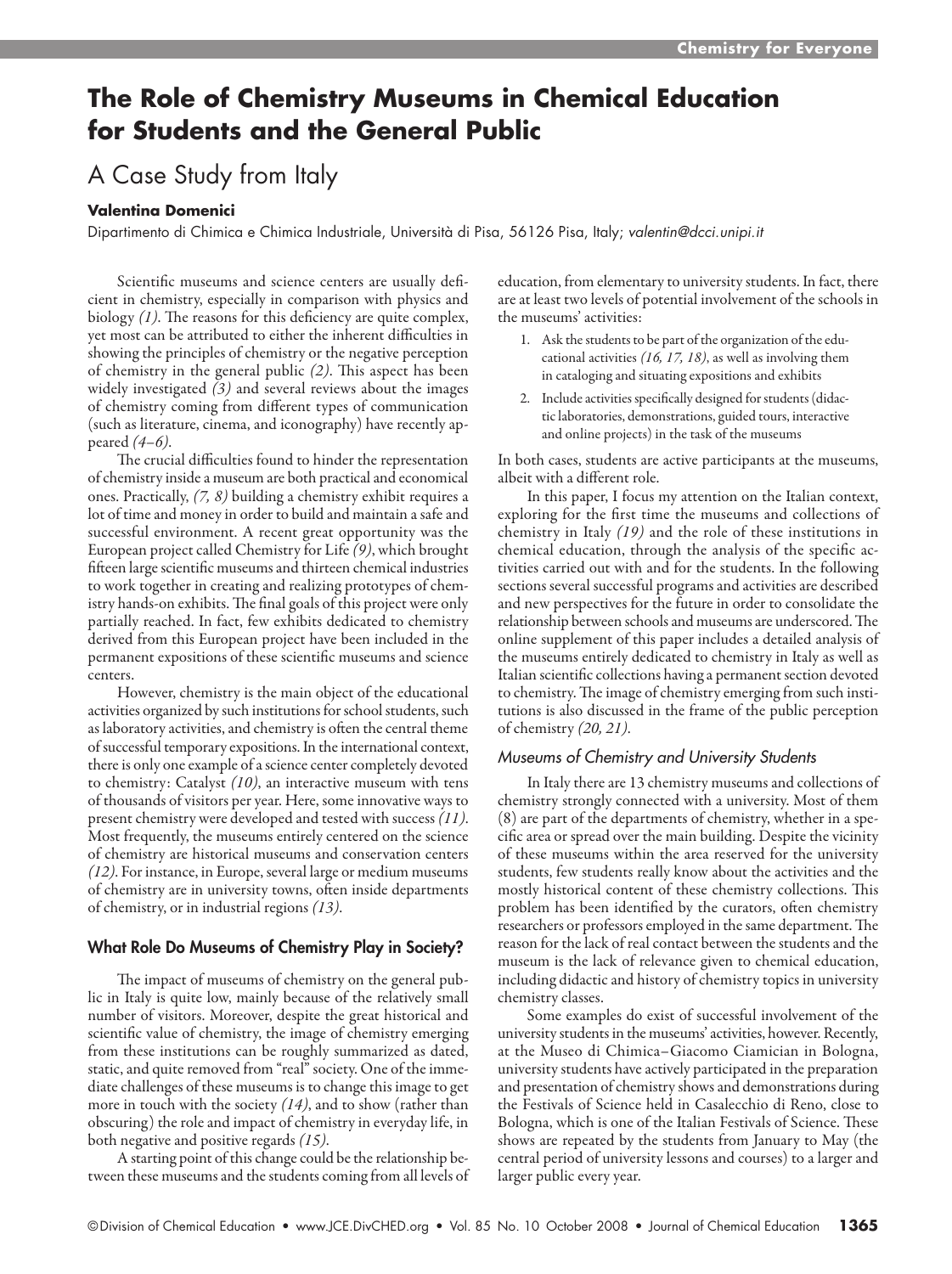Another way that university students have become involved has been adopted at the University of Pavia, where a historical collection concerning chemical research in 19th-century Italy is displayed inside the department of chemistry. Here, a qualification course of history of chemistry, strongly connected with the historical collection, has been introduced in the program of both the chemistry Ph.D. and scientific teacher (SILSIS) schools. In contrast with most university chemistry collections in Italy, the graduate students actively participate in the management, cataloging, and organization of the chemistry collection itself.

#### *Connecting Museums of Chemistry with High School Students*

This study examined eight scientific collections located within high schools in which the collections had a relevant, permanent section devoted to chemistry. Six of them are licei, while two are technical and industrial institutes.<sup>1</sup> Compared to the university museums and collections, the high school collections successfully play an educational role. The chemistry and historical collections are near laboratory and interactive spaces *(22)* where students can practice and experience chemistry directly. One of the most significant experiences from the educational point of view is the use of new instruments versus old ones. For example, through the practical use of a pH meter from the beginning of the 20th century, and a current generation pH meter students can really understand how research has developed, as well as better understand the principles of the instrument itself. High school students are also involved in the activities of the museum, such as in the case of the Liceo Foscarini in Venice. Students from the third, fourth, and fifth classes attend a specific course during the afternoon (as additional hours) called "Studenti Guide" (student guides or presenters). In this course the students learn how to present an experiment to young students and visitors, and how to present a simple demonstration using old equipment in safe conditions *(23)*.

Most of the curators of university and high school chemistry museums emphasized that the involvement of high school students is the most difficult one, because it requires the active participation of the curators in the interactive laboratories as well as in the organization of the activities of the museum. Another important aspect is the preparation of the high school students in their classroom before visiting the museum, especially in the case of an historical museum. The role of the teacher is very important in properly preparing students, in order to catch their attention, and stimulate their curiosity. An example of didactic approach, tested with success by Errico Zeuli, past director of the Museum of Chemistry in Rome, requires collaboration between school teachers and museum guides. This educational method is made of three steps: observation of the equipment or experiment proposed by the guide, explanation of the theory and principles by the teacher, and further observation of the experiment with active participation of the students *(19)*.

## *Connecting Museums of Chemistry with Elementary and Middle School Students*

According to museum of chemistry curators, elementary and middle school students are able to absorb much more from a visit in these museums than other visitors *(24, 25)*. Even in this case, however, these students' curiosity should be stimulated by the teacher before visiting the museum. The youngest students, and children 6 years old and younger, too, are especially attracted by the spectacular aspects of chemistry: the colors and the smells, the unexpected changes of matter under external conditions, such as liquid–gas (i.e.,  $N_2$ ) or solid–gas (i.e.,  $CO_2$ ) phase transitions. These activities are carried out in the "Museo di Chimica" in Rome, which is Italy's only museum of chemistry with hands-on activities and exhibits. Another aspect that makes the educational role of museums of chemistry more effective is the human aspect of chemistry, through the biographies of the scientists and the human stories related to major discoveries. This can be easily realized in historical museums where a single object can stimulate the memory of such stories, which particularly attract and astonish students and young children.

## *Connecting Museums of Chemistry and the General Public*

Low annual attendance is a very critical issue facing museums of chemistry in Italy today. Most of the chemistry museums and collections have less than 1000 visitors per year. The best case is that of the Museo di Chimica in Rome, reaching 3000– 4000 visitors per year. These numbers are extremely low when compared to those of big Italian scientific museums, such as the Museo Nazionale della Scienza e della Tecnologia–Leonardo da Vinci in Milan, or the Città della Scienza in Naples, with visits of 200,000 school children alone each year. Small and mediumsized institutions with a different structure and formulation, such as the interactive science centers Immaginario Scientifico in Trieste and Museo del Balì in Saltara, have larger numbers of visitors (20,000–80,000 visitors per year).

This problem reflects the low impact that these museums have had on society and on the realization of the educational role of chemistry museums for the general public *(26)*. However, in some of the examined museums and collections several activities open to the general public have been introduced. For example, every year in March, during the Settimana della Cultura Scientifica—a week dedicated to the dissemination of science and promoted by the Italian Ministry of University, Innovation, and Research—the number of expositions offered increases. Most of the exposition topics are strongly related to everyday life *(27),*—such as Chemistry and Food, Chemistry and Biodiversity, Chemistry and Environment—or to the local region and local activities, such as Chemistry and Restoration of Pictures, and Chemistry and Oil (Museo di Chimica, Rome).

## Expanding the Role of Museums of Chemistry in Italy

The role of museums of chemistry should not be different from that of other scientific museums, thus reflecting the development of museums through the centuries *(28).* These museums should show the evolution of science, thus having a historical and conservation role; on the other hand, museums should also entertain the visitors, by showing the amusing and spectacular aspects of science. Moreover, the role of such institutions is of course an educational one. Museums of chemistry should have an important role in chemical education, through laboratories, exhibits, and other didactic activities. They should stimulate interest in chemistry, through the beauty of its principles and the usefulness of its applications *(29)*. In fact, depending on the audience, these museums can offer opportunities to learn chemistry principles, deeply understand concepts, and discover the chemistry hidden in the everyday life. At a higher level, museums can provide an environment for thinking about the re